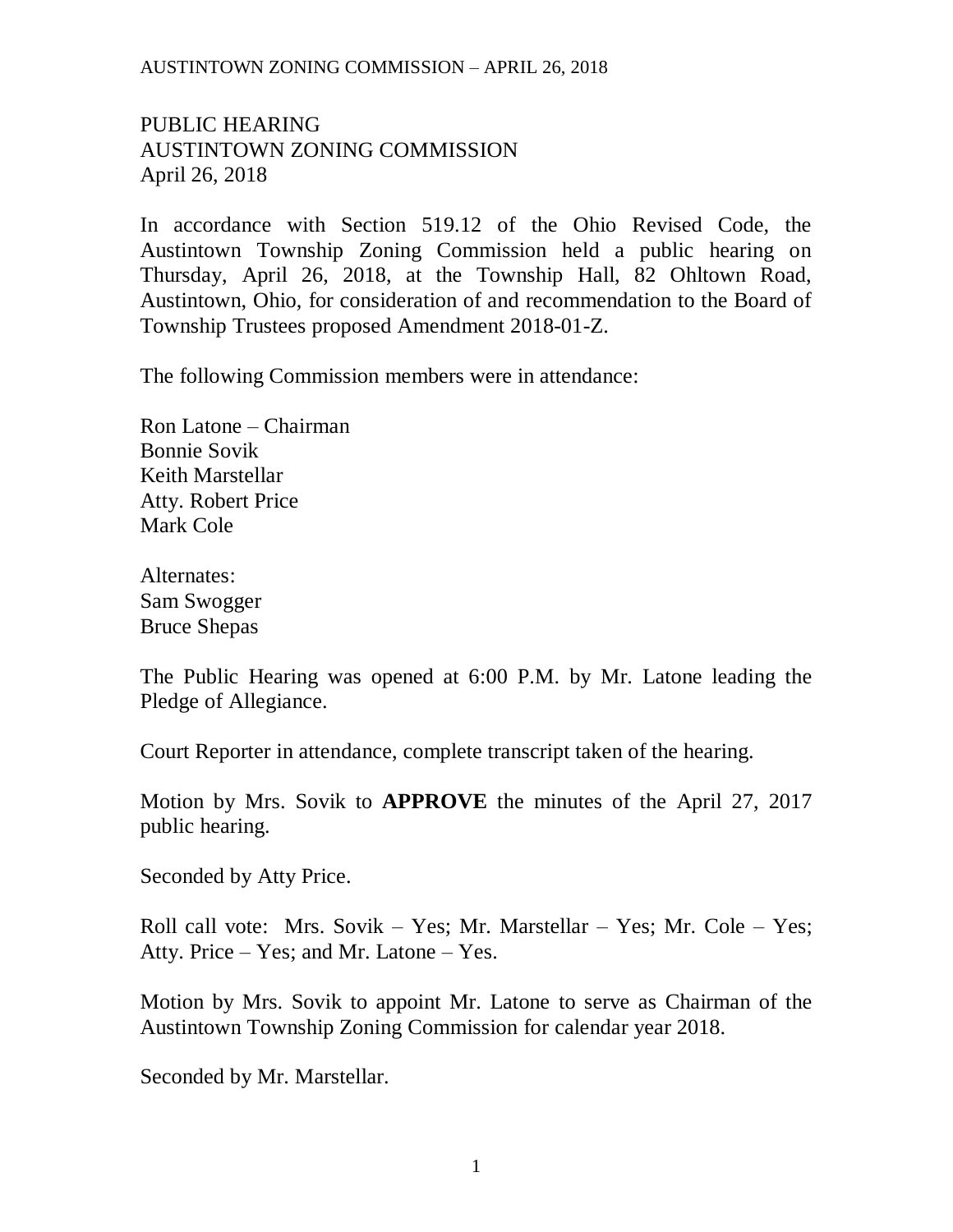Roll call vote: Mrs. Sovik – Yes; Mr. Marstellar – Yes; Mr. Cole – Yes; Atty. Price – Yes; and Mr. Latone – Yes.

Motion by Mr. Marstellar to appoint Atty. Price to serve as Vice-Chairman of the Austintown Township Zoning Commission for calendar year 2018.

Seconded by Mr. Latone.

Roll call vote: Mrs. Sovik – Yes; Mr. Marstellar – Yes; Mr. Cole – Yes; Atty. Price – Yes; and Mr. Latone – Yes.

Mr. Latone read the following statement:

The Public Hearing before the Austintown Township Zoning Commission for April 26, 2018 is now in session. Let the record show that under the provisions of Ohio Revised Code 519.12, notice of this hearing has been given in one newspaper of general circulation in the Township at least ten (10) days before the date of this hearing and notice was given by first class mail to property owners of interest. The mailing list of the property owners will be incorporated into the case record.

After a reading of the legal notice and the recommendation of the Mahoning County Planning Commission, the Zoning Commission will first hear testimony from the applicant, then all testimony in support of the proposed amendment, then all testimony against the amendment. If testimony is offered against the request, the applicant will be given a short rebuttal opportunity.

When all testimony has been given, the Zoning Commission will act by motion upon the recommendation of the Mahoning County Planning Commission and our recommendation will be forwarded to the Board of Trustees for a future hearing and a final decision.

All testimony and questions are to be directed to the Zoning Commission. We ask that only one person speak at a time as we have a court reporter present. Prior to testifying you must state your name and address.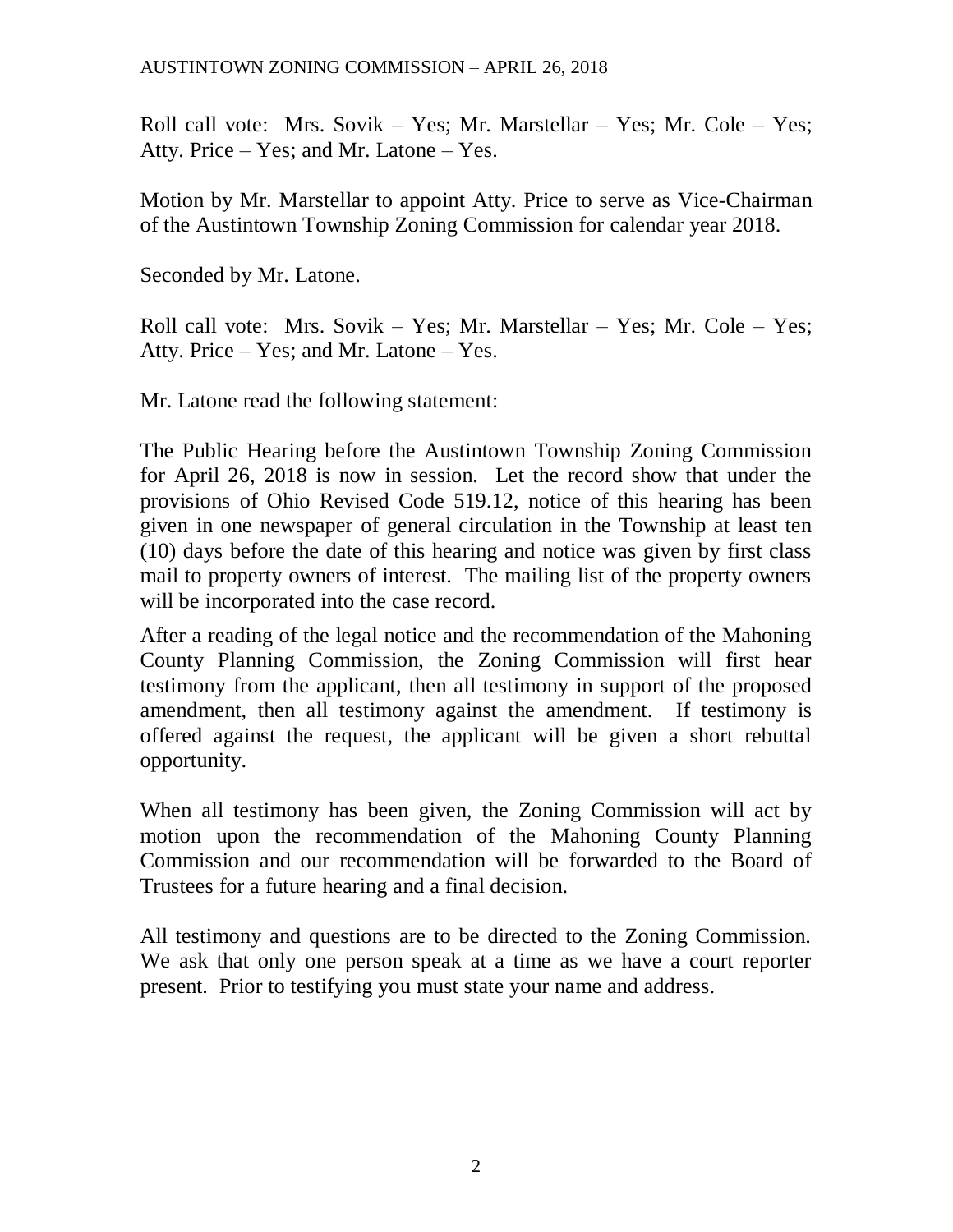## **AMENDMENT 2018-01-Z**

Karen Kim, 1890 Lancaster Drive, Austintown, Ohio, 44511, request the rezoning of two (2) parcels of land containing a combined total of 0.918 acres, Lot Nos. 39 & 40, Fitzgerald Plat No. 1, Parcels 48-076-0-021 and 48- 076-0-020 Idaho Road, Austintown Township, from Residence R-1 Districts to Residence R-2 Districts in their entireties. Said properties have a combined frontage of 200 feet and a depth of 200 feet and are located on the west side of Idaho Road, approximately 255 feet south of the Rhode Island Drive-Idaho Road intersection; and are zoned as Residential R-1 Districts in Austintown Township, Mahoning County, State of Ohio.

Zoning Inspector Crivelli read the applicant's letter of request dated April 5, 2018 into the case record, referenced a GIS map submitted with the letter, the tax duplicates for the properties, the case mailing list, and four plat maps prepared by the zoning office.

Zoning Inspector Crivelli read the following recommendation into the case record: **MAHONING COUNTY PLANNING COMMISSION:** Recommended **APPROVAL** of the request per the agenda at their meeting held on April 24, 2018.

Michael Ceci, 3480 Denver Avenue, Youngstown, Ohio, 44505, stated he was representing his sister Karen Kim. Mr. Ceci stated his sister is one of the leaders of Accessible Home Services who are making the request. The proposal is for accessible duplex housing for individuals with physical disabilities. One of the functions of the company is to care for folks with disabilities, offer direct care, and enhance quality of life. The company seeks nice neighborhoods allowing their clients to walk to schools or parks and to be in a normal setting and treated like anyone else in the community. This is an opportunity to build new accessible housing for the disabled. Next door is a new house built by Gateways to Better living for non-related people to live together in a home. Mr. Ceci referenced the apartments on Rhode Island stating with the new portion of Idaho Road having been extended this will make a nice way to meld with the neighbors that are already there and give a little buffer from the aging duplexes. He stated people will be hesitant to spend \$200,000.00 to build new homes on the two lots to raise a young family and being close to the existing apartments. He suggested the appraisals would come in low and banks would not lend for new housing. The main goal is to provide new accessible housing for folks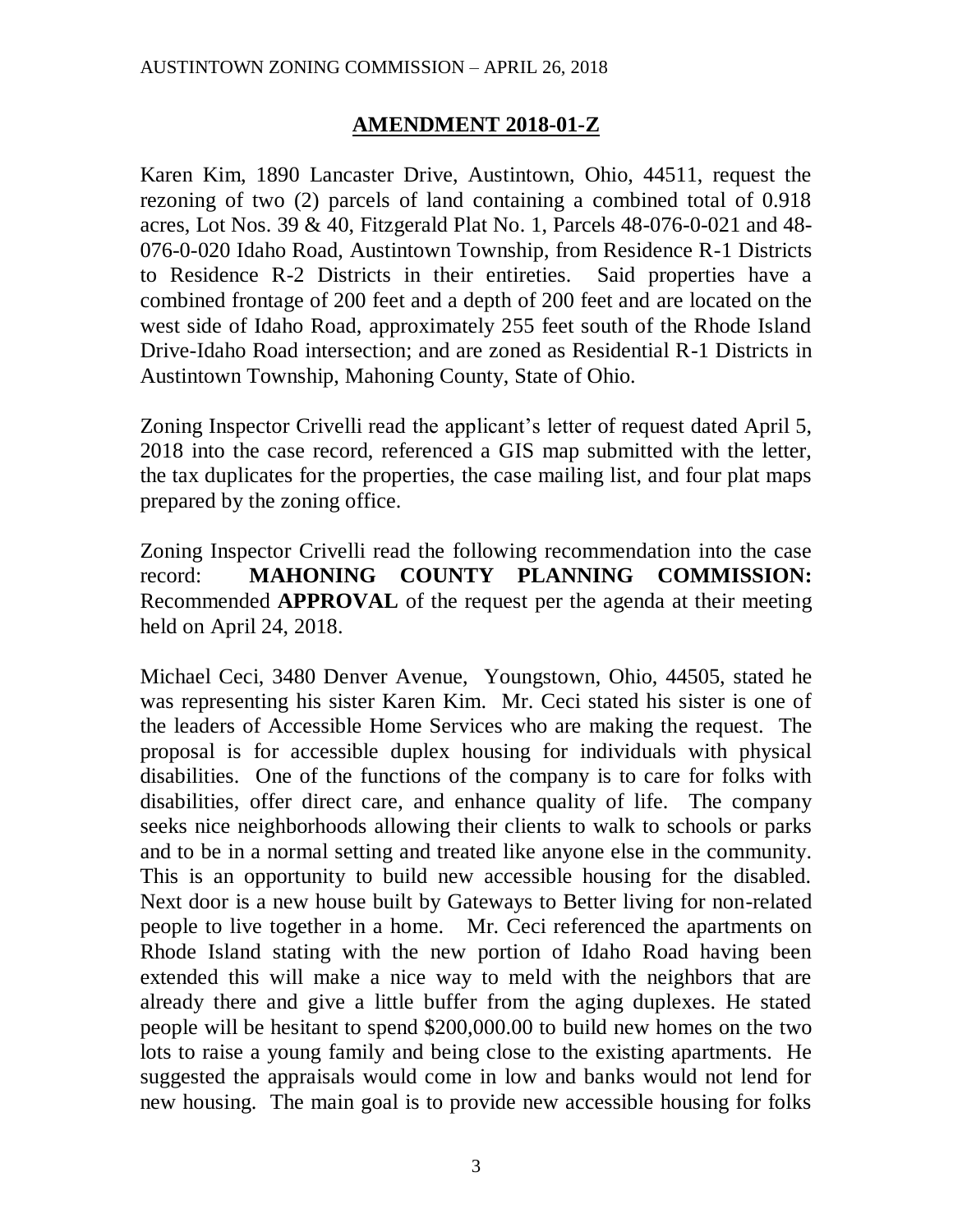with disabilities. He stated there is no money for the company to be made off of rents. He has a disabled sister and they grew up taking care of folks with disabilities. Mr. Ceci stated they are hopeful the zone change will be recommended for approval. He also stated they intend to build ranch style duplexes constructed by Bill Clipse from Meander Homes.

Atty. Price asked how long their company has been in business. Mr. Ceci stated 12 years. He referenced a property owned in Top of the Town and in many other locations in the community. Atty. Price asked about not making income off the rent. Mr. Ceci stated he is not making profit off the rent. The goal is to provide great accessible housing in great locations. The rents are limited to what clients can pay from Social Security Disability and is limited to costs and property taxes. They are a for-profit company but not in their real estate division. They are for profit in providing direct "care" for people with disabilities. Atty. Price asked if Section 8 funds are available to them. Mr. Ceci answered in the negative explaining that client's waivers and income comes directly from Social Security Disability. He emphasized this is not Section 8 housing.

Atty. Price inquired about the type of buildings being considered. Mr. Ceci stated the buildings will be ranch duplexes with garages and possibly a combined driveway. They want to build something nice versus a basic slab home with no character. People have to feel comfortable because family members will choose where they want a disabled family member to live and what companies they want to take care of the family member. He described the buildings as two separate units with one unit having three bedrooms and the other unit two bedrooms.

Atty. Price asked if a family with a disabled member could all move into a unit. Mr. Ceci explained the living setup as being limited via the County D.D.O.D. system which is geared to individuals - not families. Individuals are managed via a social service agency, with set acuity levels and guidelines for folks with developmental disabilities. Atty. Price inquired about the number of people living in the homes. Mr. Ceci stated there will be one duplex on each lot with three occupants on one side and two on the other side for a total of 10 people living on the two lots. Mr. Ceci submitted two pages of color photographs marked as Exhibit "A" and described the photographs as representations of the types of duplexes they build.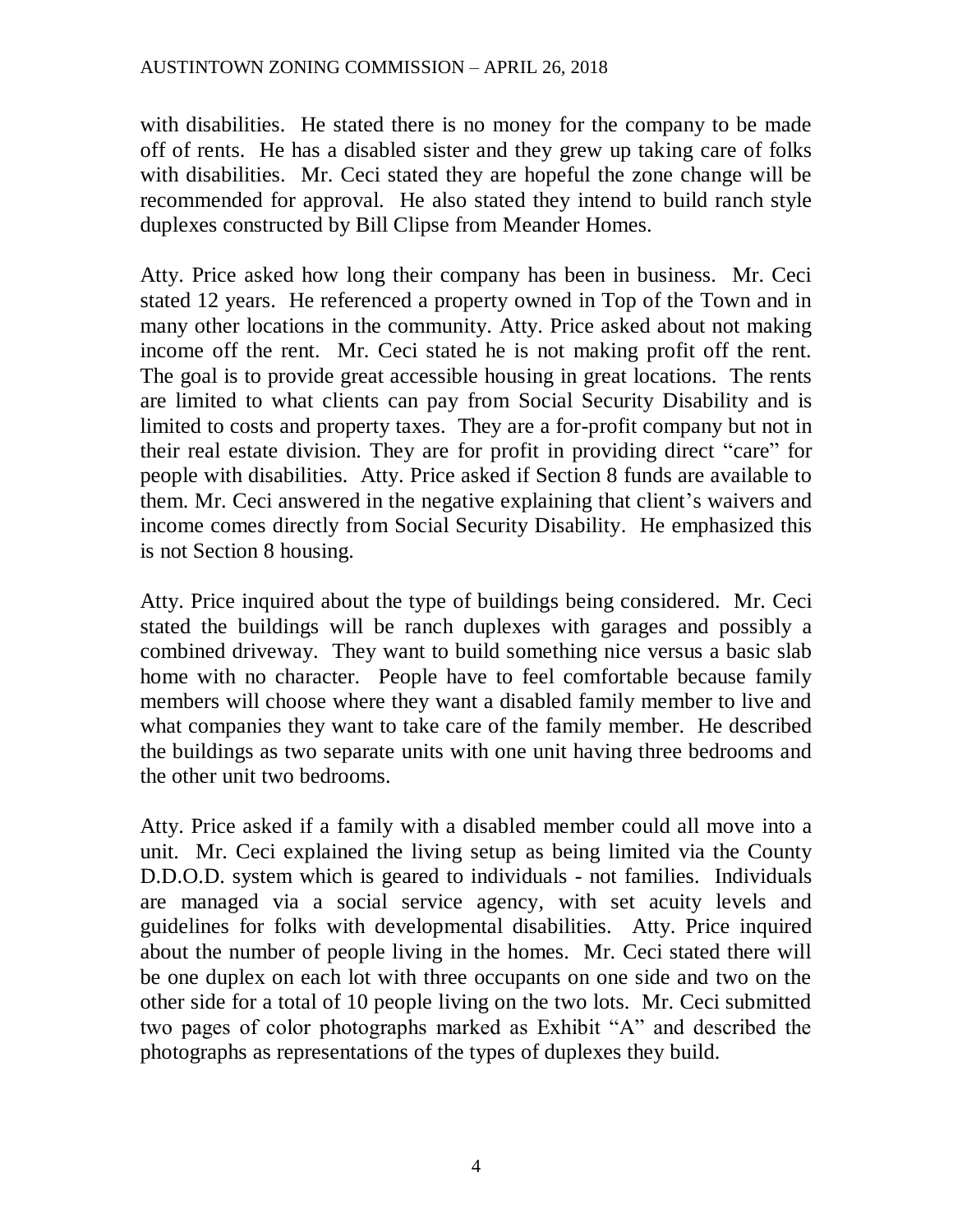Mrs. Sovik inquired as to who would maintain the property and buildings. Mr. Ceci stated they would be maintained by Accessible Home Services.

Atty. Price asked how many people would be living in one duplex. Mr. Ceci stated three in one unit and two in the other unit.

Mr. Latone asked if there was a set of by-laws as to who can live in the homes. Mr. Ceci stated county regulations determine who they allow to live with each other. The SSA's oversee the caseloads of the disabled to insure the best possible decision making for the benefit of the clients. A lot of the disabled do not have family. For example, a younger more mobile disabled person will not be paired with an older immobile client. The county is very cautious of where placements are made.

Mr. Latone asked Zoning Inspector Crivelli if there is a set of bylaws in the county. Zoning Inspector Crivelli advised the county and state have regulations regarding living conditions and standards for the developmentally disabled and do periodic inspections, although he could not be specific. He did reference his developmentally disabled sister and inspections that have been conducted at her residence to insure her wellbeing.

Mr. Marsetellar asked if homes are built with specific clients in mind. Mr. Ceci stated his older sister Mary will live in one of the units. The homes are handicapped accessible. The access is cement and blends into the home versus aftermarket ramps. The bathrooms and kitchens are extra wide. Someone in a wheel chair can turn for access to all items in a kitchen.

Mr. Latone inquired about parking and driveways. Mr. Ceci speculated there could be one driveway to serve both buildings with two different garages. Each unit will be 1,000 to 1,300 square feet. Zoning Inspector Crivelli referenced the requirements for a slab duplex including 1,200 square feet of living space. Mr. Ceci stated they build slabs due to accessibility issues.

Mr. Latone inquired about Section 8 housing. Zoning Inspector Crivelli advised Section 8 is a government housing program and the township cannot discriminate against it. Mr. Ceci stated their clients will have no children and Section 8 is not something his clients qualify for.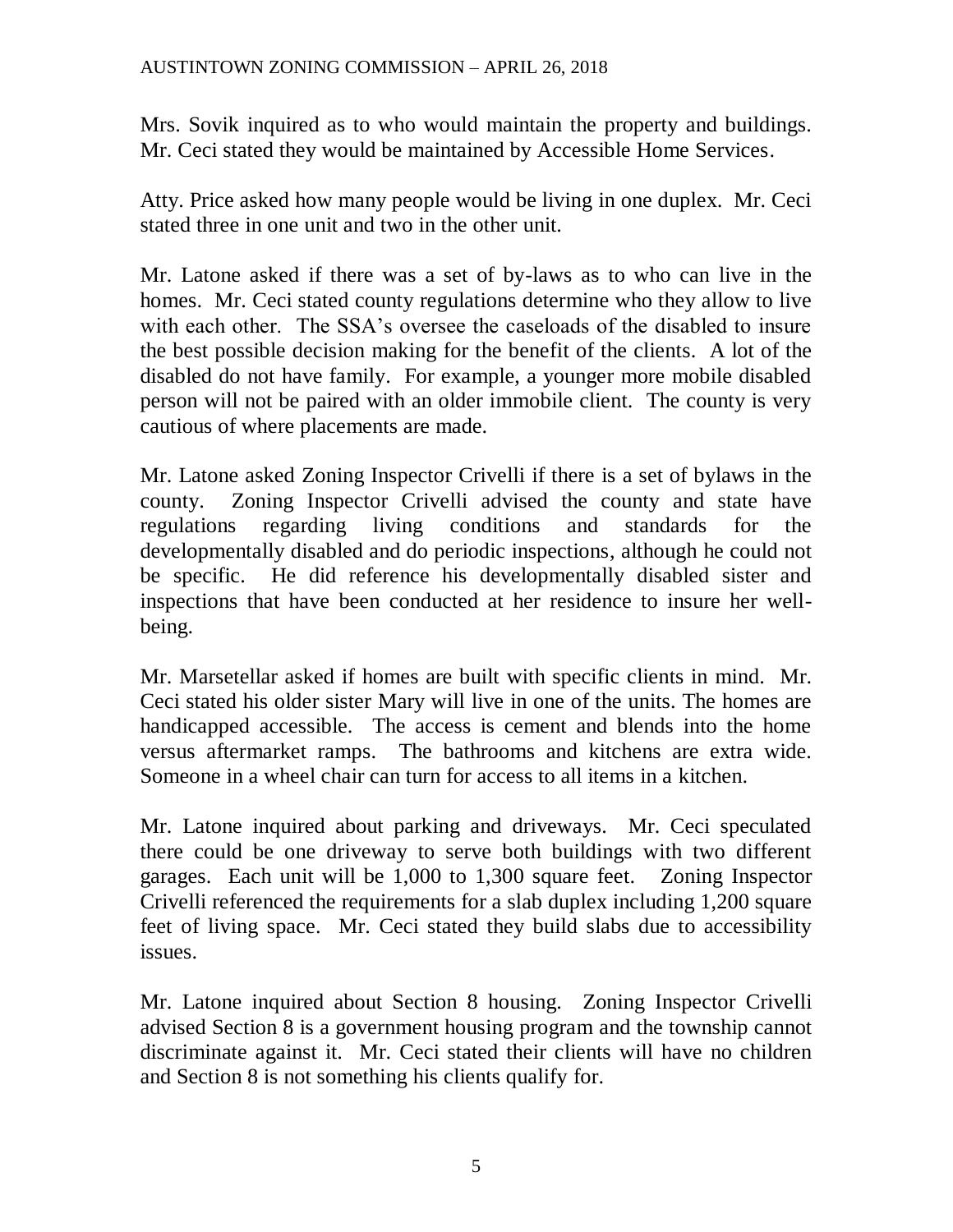Bill Clipse, 6914 Ruby Court, stated he has been approached about building the duplexes and referenced the two lots as not being practical to build 1,400 square foot homes in the price ranges of \$180,000.00 to \$185,000.000. He referenced his condos down the street are that size at a cost of \$100.00 per square foot. Banks will not appraise that high due to no comps for new housing in this area. The only alternative would be a home owner putting half down for an appraisal. No one can build a new home on either lot with a 10 to 20 percent down-payment. No builder in town will buy the lots and build a new 180,000 home as the banks won't appraise it and you won't be able to sell it.

No one else in attendance to speak in favor of the request.

Jeff Wardle, 1382 Bexley Drive, stated the proposed units would be in his backyard. He stated he opposes the zone change. When he moved in he thought it was a single-family neighborhood. He inquired about two years ago about the lots prior to building his garage and was told they are zoned as R-1 single-family. Mr. Warbles stated Austintown is 36% renters. There is a huge apartment complex next to us and granting the zone change will allow milti-plex housing into the single-family neighborhoods. A new precedent will be set and he questioned what is stopping someone from going to Fitzgerald Avenue and doing the same thing on those vacant lots. He referenced vacant lots directly behind the existing apartment complex. Single-family homes build stable neighborhoods. Although the proposal is for a good cause it is still a commercial venture. He stated he does not want to live in a commercial neighborhood.

Atty. Price inquired about who stated they wanted to keep single-family homes. Mr. Warble stated he went to zoning. Zoning Inspector Crivelli advised a few years back when the road was extended Mr. Warble questioned what could be built on the lots and was advised the zoning allowed for single-family only and a zone change would have to be approved via public hearings for multiplex housing. Mr. Warble stated he built his garage understanding that new single-family homes would be allowed. He stated he would not have invested money into his house if he knew this was going to happen. He would have fixed it up and moved out. He is no longer sure he wants to remain there. He described the request as a 24-hour commercial enterprise and operation. It's bad for the neighborhood and Gateway proved single-family homes can be built there. The Gateway house blends into the neighborhood.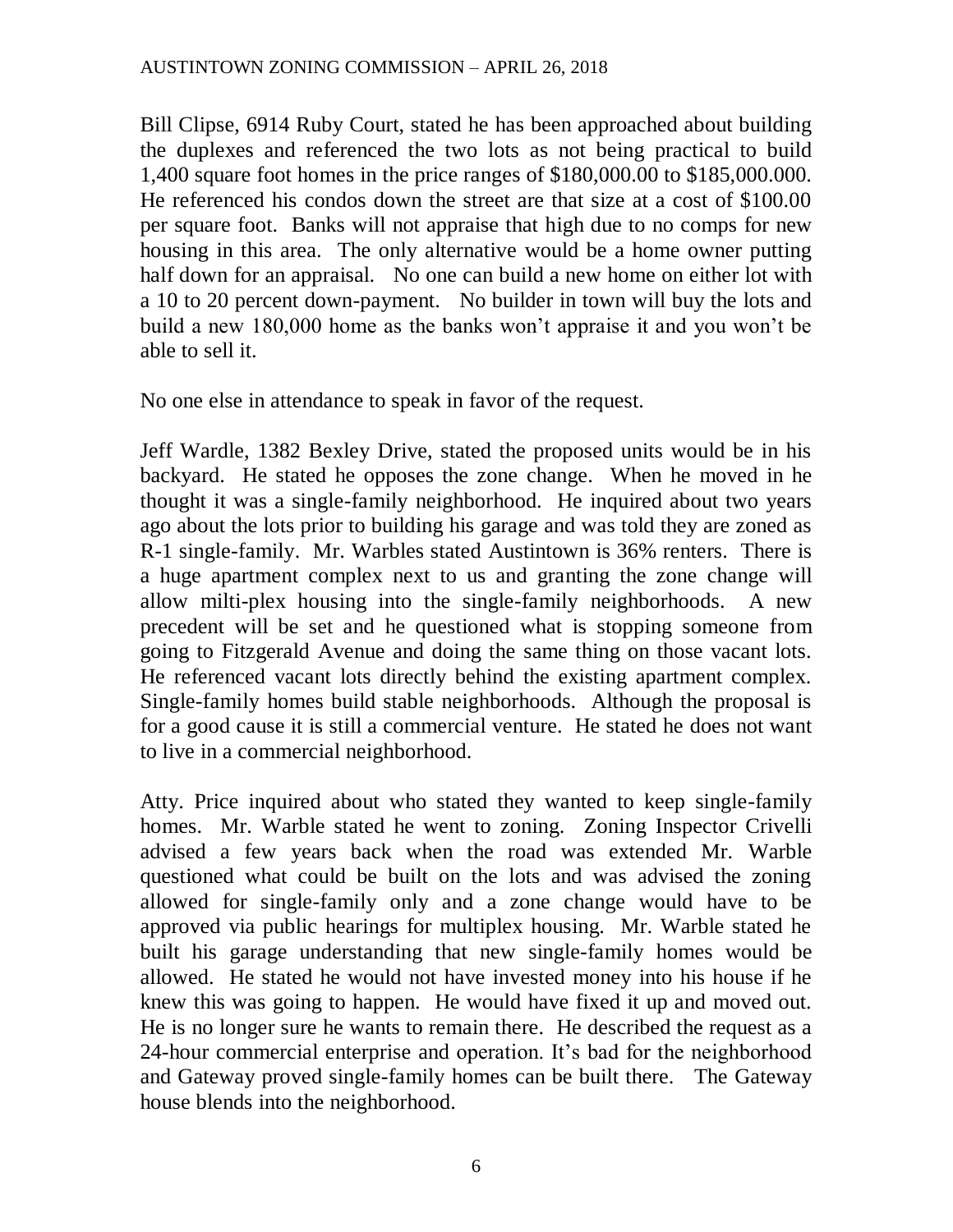Mr. Latone inquired if he was against the proposed use. Mr. Warble expressed his concern for changing to R-2 and stated Gateway did not require a zone change. He also emphasized they can build to any R-2 standard and referenced potential R-2 lots and houses on Idaho Road and Fitzgerald Avenue that can be razed and become R-2 lots for duplexes.

Atty. Price asked if his yard abuts these lots and if there are any fences and would it be less objectionable if there were a row of pine trees or some other suitable buffer. Mr. Warble stated he abuts the lots and has a partial fence. He also stated he has planted pine trees within his rear yard. He referenced the proposal as being a 24-hour care home and possibly having someone on the back porch at three in the morning. Mr. Warble stated there will be a saturation of homes with the Gateway home and the three vacant lots would equal 7 units in one spot. Atty. Price surmised there was nothing the Commission can do in terms of buffering to change his opinion.

Rick Commisky, 4748 Fitzgerald Avenue, stated he lives across from the lots. He is a life long resident and has seen tremendous residential and commercial growth thru the years. His father built about 100 homes in Austintown. He believes residential homes can be built there and the comps are all over the place and it is hard to do a comparable. He stated multifamily dwellings may add value to his property but there are issues behind his house and government programs can change over time and it can become Section 8. He expressed concern for squirrels and animals that nest in that area. It's the last area left with trees. Austintown is a wonderful community but when is "enough enough" with multi-family dwellings? They are everywhere. He will be surrounded with multi-family dwellings if this is approved and he wishes to sell his house. He has an 18 year old grandson who is disabled. The apartments have caused flooding and the new sidewalk on Idaho Road is causing him flooding problems. He referenced a neighbor with a flooding problem. He stated he is not here to oppose it, he is not for it, he wants to see the development of the community, but he does not want to be surrounded by these.

Christine Traichal, 1579 Idaho Road, stated she is a single parent with three children. She enjoyed living on a dead-end street and meeting with neighbors to talk. The road coming in has been no picnic. She has two children with disabilities and is not opposed to having anyone with physical disabilities living around her. Her concern is damage that has been done to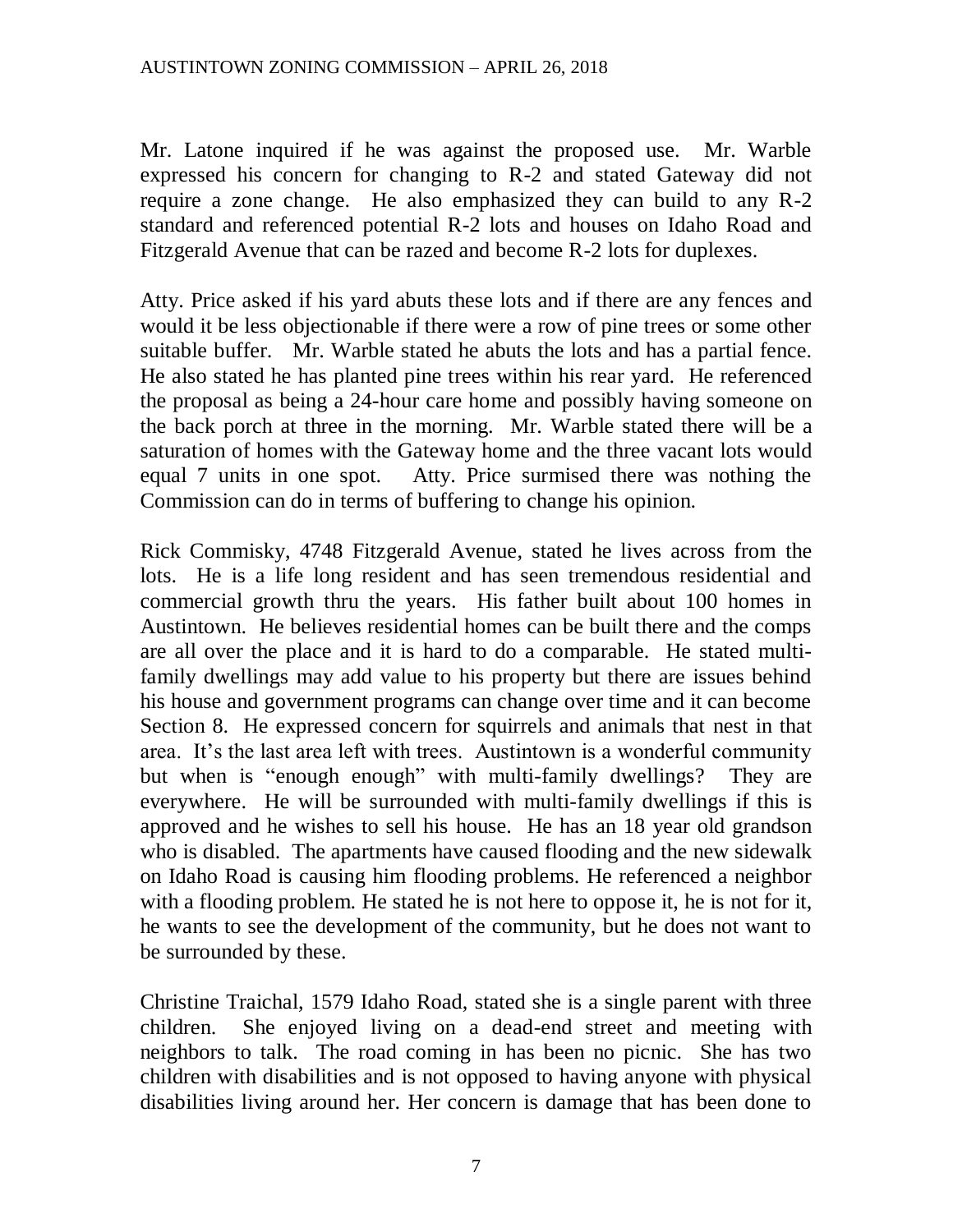her property from Gateways, especially, at the devil strip. She did not get satisfaction when she called the water department to have the devil strip repaired. Further development concerns her and the impact it will have on her property. She has garbage thrown in her yard from the opening of the road and one of her statues has been taken. She likes her house and neighborhood but has concerns about new construction. She referenced the buildings have to make a profit and programs can change. She has a ten-year old boy she has to take care of and worry about his safety. She stated she is not opposed or against but concerned.

Cindy Svader, 1585 Idaho Road, stated she lives across from the proposed house and is concerned about her resale value and apartments creeping down the street.

No one else in attendance to speak against the request.

Bill Clipse stated the lots are heavily wooded and 200 feet deep. For new construction he anticipates clearing back about 130 to 140 feet with last 60 feet to remain as a buffer of woods. He referenced the road has storm sewers and their proposed building downspouts will tie into the storm sewer system. He speculated the new construction will cause less water in the rear yards than what there is now.

Mike Ceci stated the neighbors concerns are legitimate but they were attracted to these lots because Austintown is a great place to live and is accessible to a lot of things. They are not looking to make the area less attractive. The state government has been funding the idle waiver program for years. The state has closed down the group developmental centers. He referenced by example the recently closed facility located on County Line Road. The state wants clients integrated into society. Governor Kasich has upped the funding levels to allow for this type of housing. Where would these people go if the state stopped funding these programs? He promised the neighborhood will be thrilled if this new housing is approved. Due to the clients handicapped condition, they will not be building beyond the back deck which will allow for a nice rear buffer. He speculated the residents will be happy with their proposal but he understands their concerns.

The Austintown Township Zoning Commission adjourned at 6:49 P.M.

The Austintown Township Zoning Commission reconvened at 6:59 P.M.